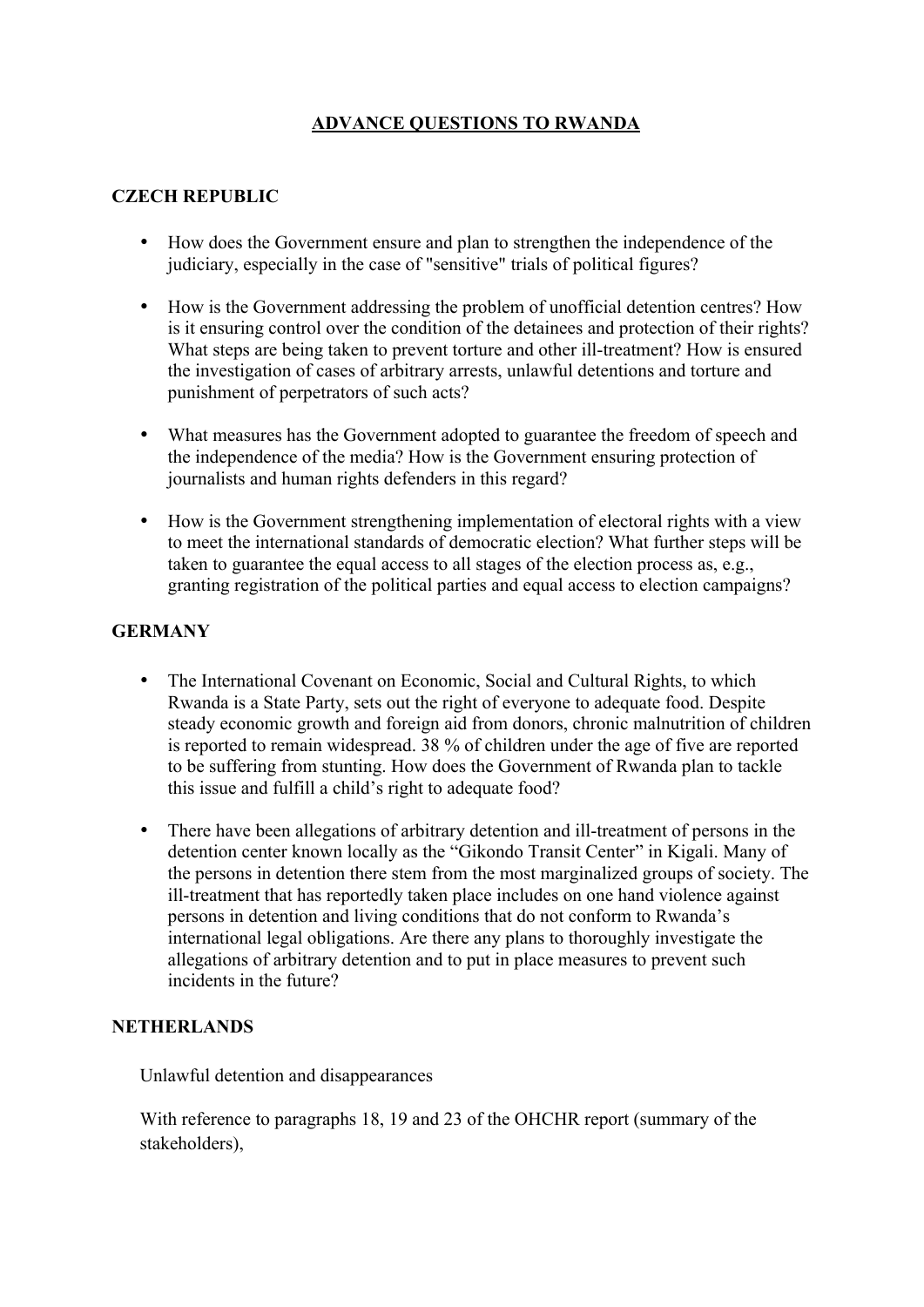- Could the government of Rwanda react to accusations that vulnerable people are unlawfully detained, as for example in the Gikondo Transit Centre?
- Does the government have any intentions to set up a legal framework for the Gikondo Transit Centre, as well as for those being directed to this facility ?
- Which steps will the government of Rwanda take to investigate and bring to justice those responsible for arbitrary arrests, unlawful detentions, enforced disappearances and torture?

## Civic space

• In light of paragraph 37, 39, 40 and 41 of the OHCHR report (summary of the stakeholders) and Rwanda's accepted recommendations at the UPR review in 2011 on these matters, does the Government of Rwanda have plans to simplify and improve the legal framework for NGOs, making registration less burdensome and to provide for a more vibrant civil society? (registration procedures at the *Rwanda Development Board* for companies would be an excellent example of how the registration process could be simplified)

## Media

• Regarding the concerns about freedom of media raised in paragraph 30, 31 and 32 of the OHCHR report (summary of the stakeholders) and in light of the 2013 reforms on media regulation, how does the Rwandan government see the progress of media selfregulation and the role of the Rwanda Media Commission since 2013?

## Abortion

• With reference to a recently published research about access to safe abortion and the harmful consequences of illegal abortions ('When Abortion is a Crime: Rwanda' by the *Great Lakes Initiative for Human Rights and Development*), and ongoing (media) discussions about easing the process of seeking legal abortion and claiming that data in the above mentioned research are incorrect, could the Government of Rwanda explain what steps will be made to ensure easier access to safe abortion for women and girls and to avoid that women and girls have to seek illegal abortions?

## Accountability for human rights violations

With great appreciation for the government of Rwanda's strong commitment to the principle of Responsibility to Protect, the Netherlands would like to ask Rwanda the following questions:

- What steps does the government of Rwanda take to hold accountable those who commit human rights abuses?
- Will the government consider ratifying the Rome Statute of the International Criminal Court and the International Convention for the Protection of all Persons from Enforced Disappearance to ensure accountability for genocide, crimes against humanity, and war crimes?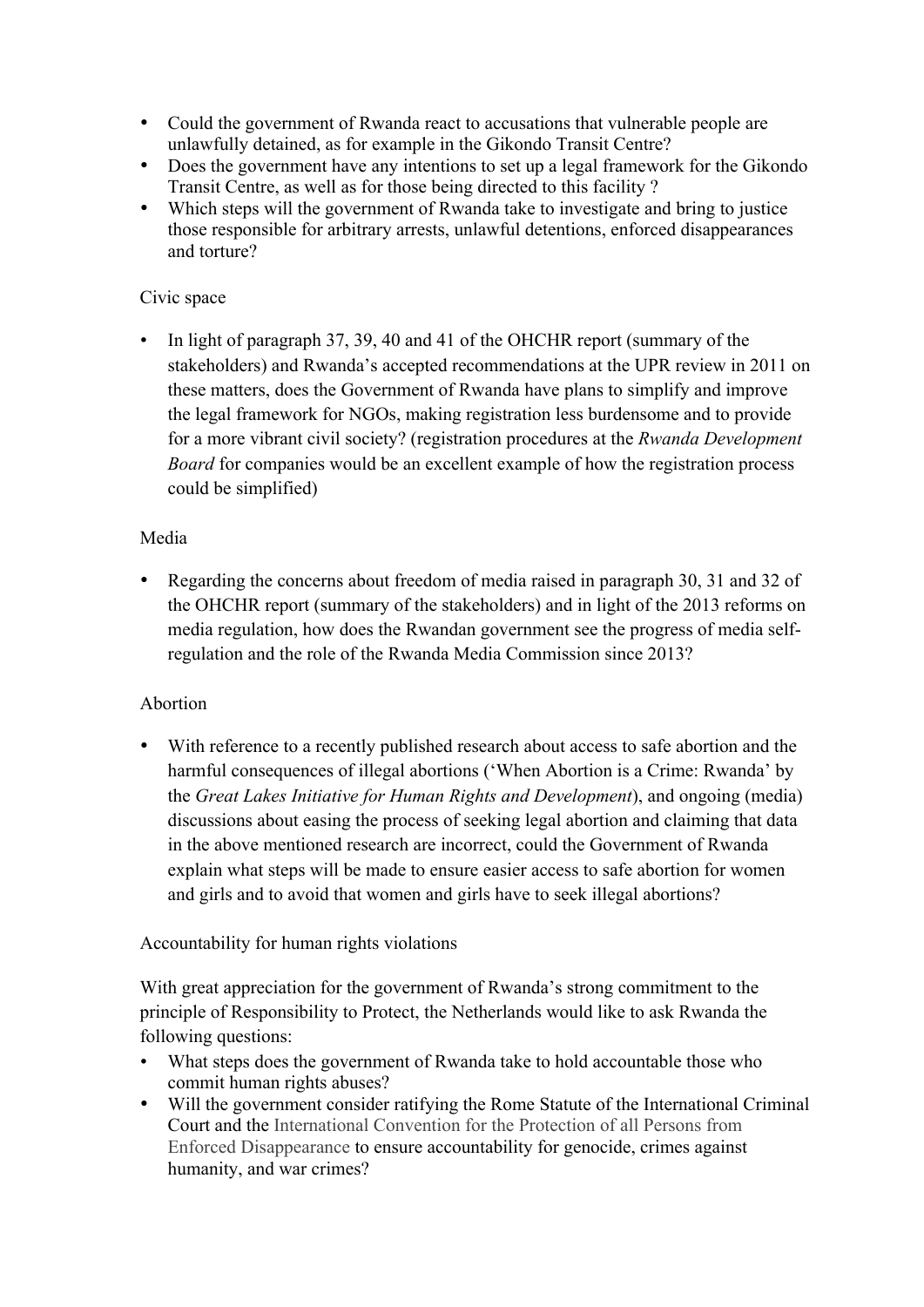## **SLOVENIA**

- We note that despite the adoption of gender equality legislation and the laudable fact that Rwanda has the highest proportion of women members of parliament in the world, patriarchal stereotypes regarding gender roles continue to hamper gender equality in practice. What is the Government doing to counter attitudes and practices that undermine women's equal rights?
- We understand that the current Family Law stipulates that the husband is the head of the family. Will this be remedied in the new family code that is under preparation?
- What measures is the Government taking to prevent and redress discrimination against the Batwa population?
- How does the Government enforce the prohibition of corporal punishment in view of the "right of correction" granted to parents under the Civil Code?

#### **SWEDEN**

- How will the Government of Rwanda ensure the implementation of the 2013 media reform legislation, including the independence of Rwanda Media Commission?
- What measures have been taken to implement the recommendations of the UN special rapporteur on the rights to freedom of peaceful assembly and of association (A/HRC/26/29/Add.2)?
- Does the Government of Rwanda intend to sign and ratify the International Convention for the Protection of All Persons from Enforced Disappearances?
- What steps are the Government of Rwanda taking in order to 1) increase the political participation of women at local levels and the representation of women in key roles where policies are adopted and implemented, as well as to 2) safeguard access to enable the possibility for safe and legal abortions?

### **UNITED KINGDOM OF GREAT BRITAIN AND NORTHERN IRELAND**

- Noting the completion of the Gacaca process and the initiative to digitise the records of that process, could the Government of Rwanda confirm when the Gacaca archives will be completely open and accessible to the public without the need for special permissions?
- In the context of Rwanda's openness to hosting vulnerable populations fleeing violence in their home countries and as set out in the 1951 Convention relating to the Status of Refugees, can the Government of Rwanda set out the steps it is taking to